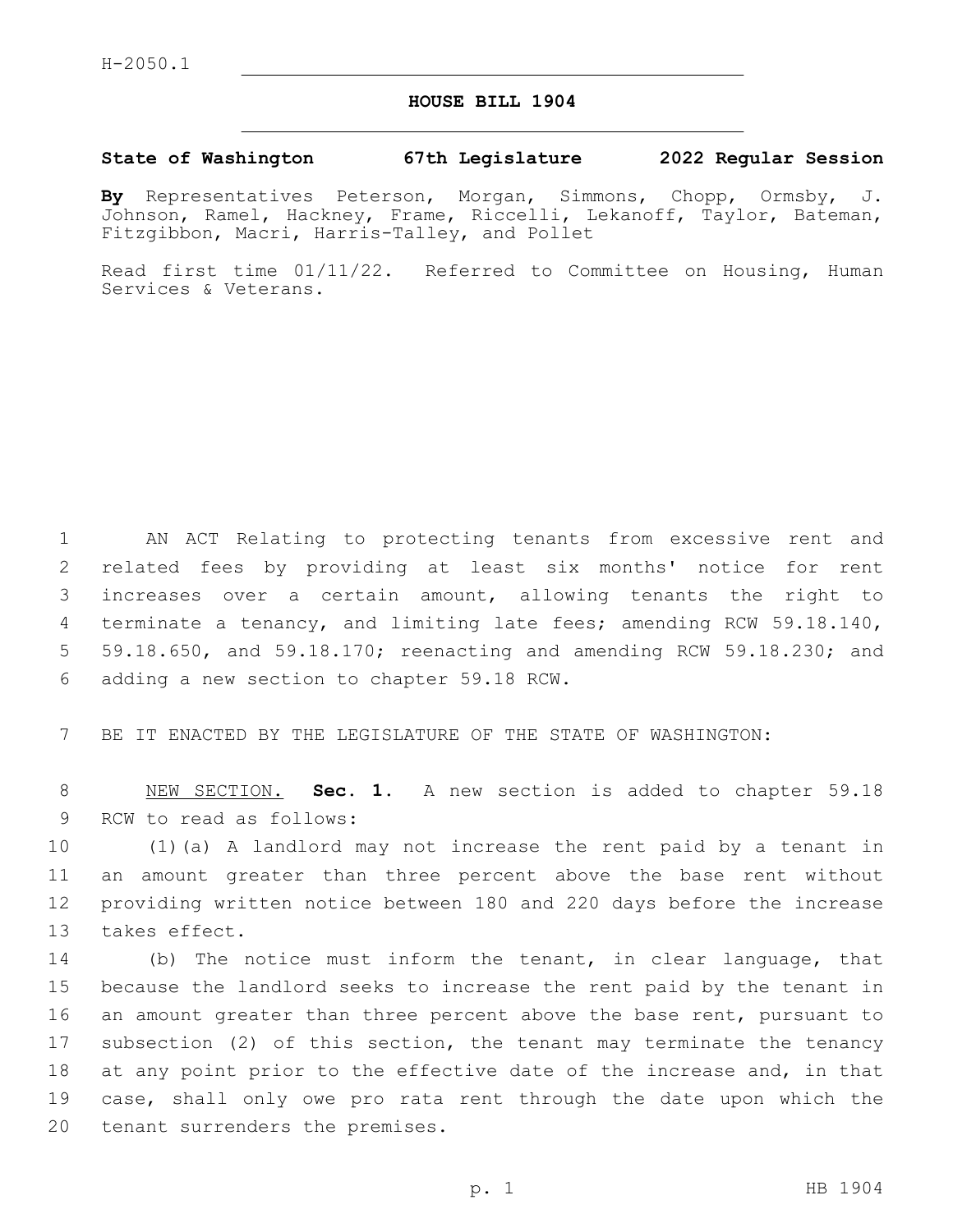(2) If a landlord seeks to increase the amount of rent by more than three percent, the tenant may terminate the tenancy at any point prior to the effective date of the increase and, in that case, shall only owe pro rata rent through the date upon which the tenant 5 surrenders the premises.

 (3)(a) Any notice of an increase in the amount of rent under this section must be served in accordance with RCW 59.12.040.

 (b) A landlord may not charge a tenant for the service of any 9 notice required by this section.

 (4) A landlord may not increase the rent an amount greater than three percent above the base rent except in accordance with this section. A tenant who is charged rent in violation of this section, 13 and pays rent in excess of amounts permitted by this section, shall have a cause of action against the landlord to recover actual damages 15 in the amount of the excess rent paid, together with treble damages, 16 costs, and reasonable attorneys' fees.

 (5) For the purposes of this section, "base rent" means the lowest monthly or periodic rent paid by the tenant in the 12 months preceding the date of the notice of rent increase. "Base rent" does not include amounts paid for utilities where such amounts are paid separately from rent and are based upon actual utility usage and the amount billed by the utility company or service provider.

 **Sec. 2.** RCW 59.18.140 and 2019 c 105 s 1 are each amended to read as follows:24

 (1) The tenant shall conform to all reasonable obligations or restrictions, whether denominated by the landlord as rules, rental 27 agreement, rent, or otherwise, concerning the use, occupation, and maintenance of his or her dwelling unit, appurtenances thereto, and the property of which the dwelling unit is a part if such obligations and restrictions are not in violation of any of the terms of this 31 chapter and are not otherwise contrary to law, and if such obligations and restrictions are brought to the attention of the tenant at the time of his or her initial occupancy of the dwelling unit and thus become part of the rental agreement.

 (2) Except for termination of tenancy and an increase in the 36 amount of rent, after  $((\text{thirty}))$  30 days written notice to each affected tenant, a new rule of tenancy may become effective upon completion of the term of the rental agreement or sooner upon mutual 39 consent.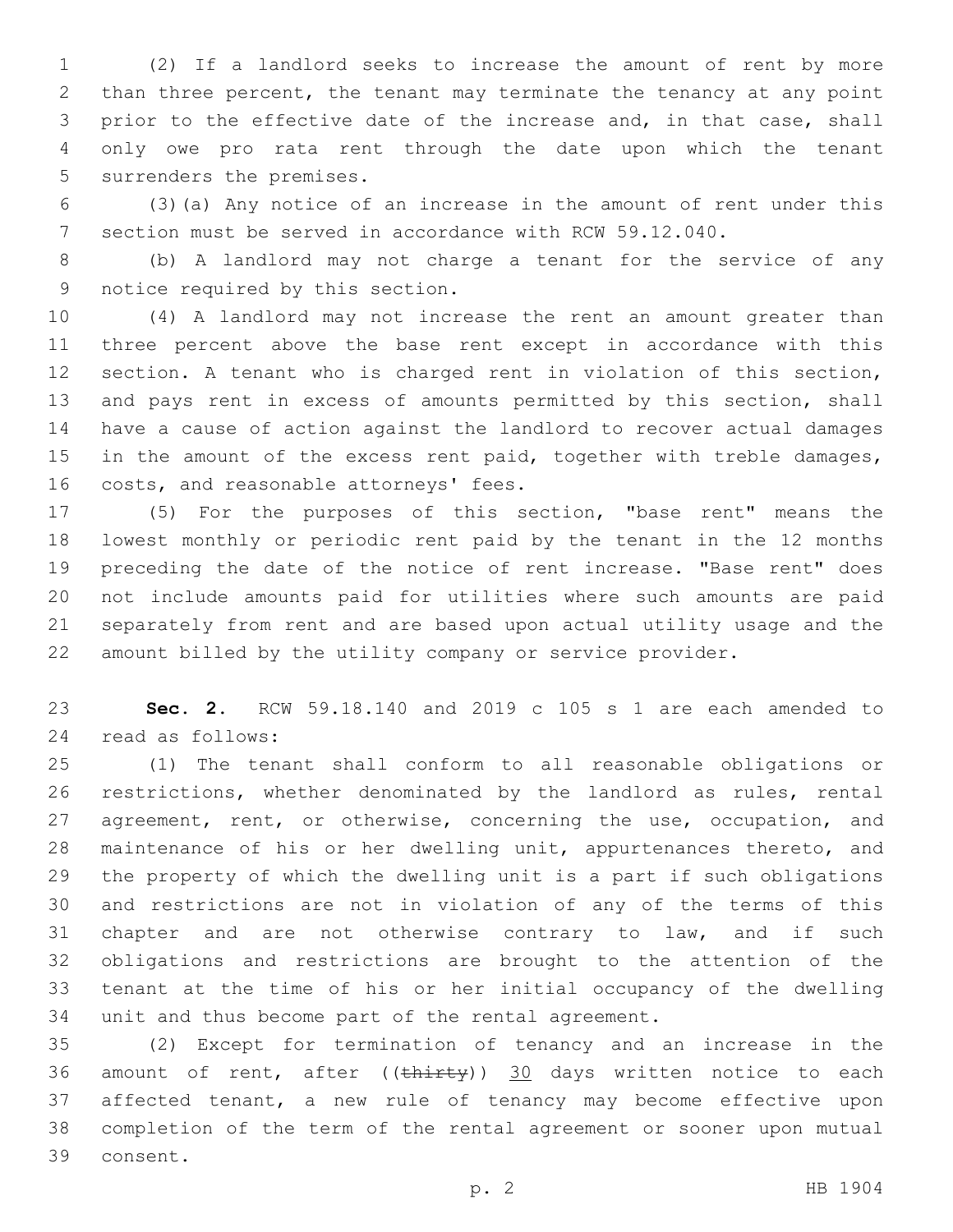(3)(a) Except as provided in section 1(1)(a) of this act and (b) 2 of this subsection, a landlord shall provide a minimum of  $((s+1)(y))$  60 days' prior written notice of an increase in the amount of rent to each affected tenant, and any increase in the amount of rent may not become effective prior to the completion of the term of the rental agreement.6

 (b) If the rental agreement governs a subsidized tenancy where the amount of rent is based on the income of the tenant or circumstances specific to the subsidized household, a landlord shall 10 provide a minimum of ((thirty)) 30 days' prior written notice of an increase in the amount of rent to each affected tenant. An increase in the amount of rent may become effective upon completion of the term of the rental agreement or sooner upon mutual consent.

 **Sec. 3.** RCW 59.18.650 and 2021 c 212 s 2 are each amended to 15 read as follows:

 (1)(a) A landlord may not evict a tenant, refuse to continue a 17 tenancy, or end a periodic tenancy except for the causes enumerated in subsection (2) of this section and as otherwise provided in this 19 subsection.

 (b) If a landlord and tenant enter into a rental agreement that provides for the tenancy to continue for an indefinite period on a month-to-month or periodic basis after the agreement expires, the landlord may not end the tenancy except for the causes enumerated in 24 subsection (2) of this section; however, a landlord may end such a tenancy at the end of the initial period of the rental agreement 26 without cause only if:

 (i) At the inception of the tenancy, the landlord and tenant entered into a rental agreement between six and 12 months; and

 (ii) The landlord has provided the tenant before the end of the initial lease period at least 60 days' advance written notice ending the tenancy, served in a manner consistent with RCW 59.12.040.

 (c) If a landlord and tenant enter into a rental agreement for a specified period in which the tenancy by the terms of the rental agreement does not continue for an indefinite period on a month-to- month or periodic basis after the end of the specified period, the landlord may end such a tenancy without cause upon expiration of the 37 specified period only if:

 (i) At the inception of the tenancy, the landlord and tenant entered into a rental agreement of 12 months or more for a specified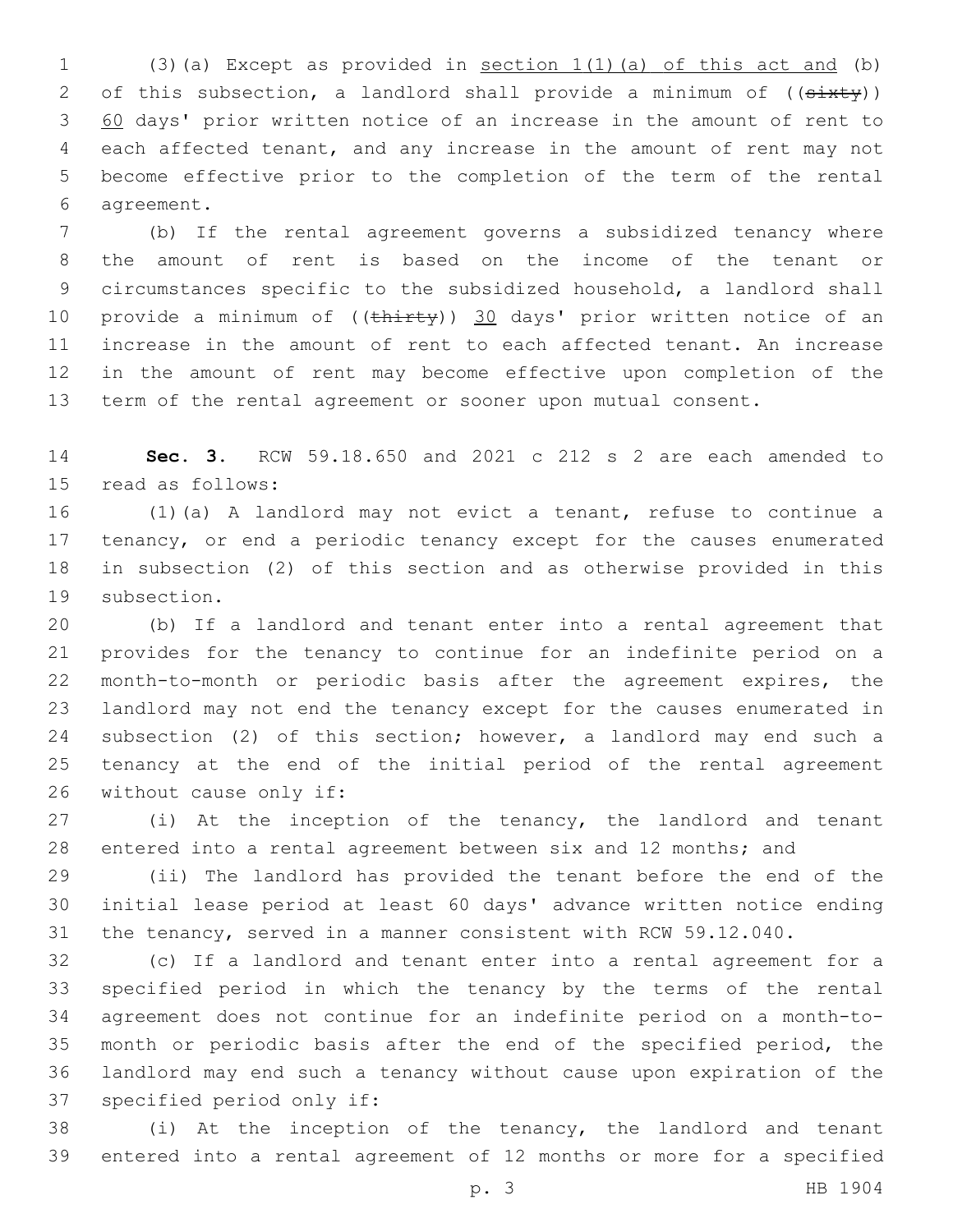period, or the landlord and tenant have continuously and without interruption entered into successive rental agreements of six months or more for a specified period since the inception of the tenancy;

 (ii) The landlord has provided the tenant before the end of the specified period at least 60 days' advance written notice that the tenancy will be deemed expired at the end of such specified period, served in a manner consistent with RCW 59.12.040; and

 (iii) The tenancy has not been for an indefinite period on a month-to-month or periodic basis at any point since the inception of the tenancy. However, for any tenancy of an indefinite period in existence as of May 10, 2021, if the landlord and tenant enter into a rental agreement between May 10, 2021, and three months following the expiration of the governor's proclamation 20-19.6 or any extensions thereof, the landlord may exercise rights under this subsection (1)(c) as if the rental agreement was entered into at the inception of the tenancy provided that the rental agreement is otherwise in 17 accordance with this subsection  $(1)(c)$ .

 (d) For all other tenancies of a specified period not covered under (b) or (c) of this subsection, and for tenancies of an indefinite period on a month-to-month or periodic basis, a landlord may not end the tenancy except for the causes enumerated in subsection (2) of this section. Upon the end date of the tenancy of a specified period, the tenancy becomes a month-to-month tenancy.

 (e) Nothing prohibits a landlord and tenant from entering into subsequent lease agreements that are in compliance with the 26 requirements in subsection (2) of this section.

 (f) A tenant may end a tenancy for a specified time by providing notice in writing not less than 20 days prior to the ending date of the specified time unless a shorter time period is allowed due to a 30 rent increase as specified under section 1(2) of this act.

 (2) The following reasons listed in this subsection constitute 32 cause pursuant to subsection (1) of this section:

 (a) The tenant continues in possession in person or by subtenant after a default in the payment of rent, and after written notice requiring, in the alternative, the payment of the rent or the surrender of the detained premises has remained uncomplied with for the period set forth in RCW 59.12.030(3) for tenants subject to this chapter. The written notice may be served at any time after the rent 39 becomes due;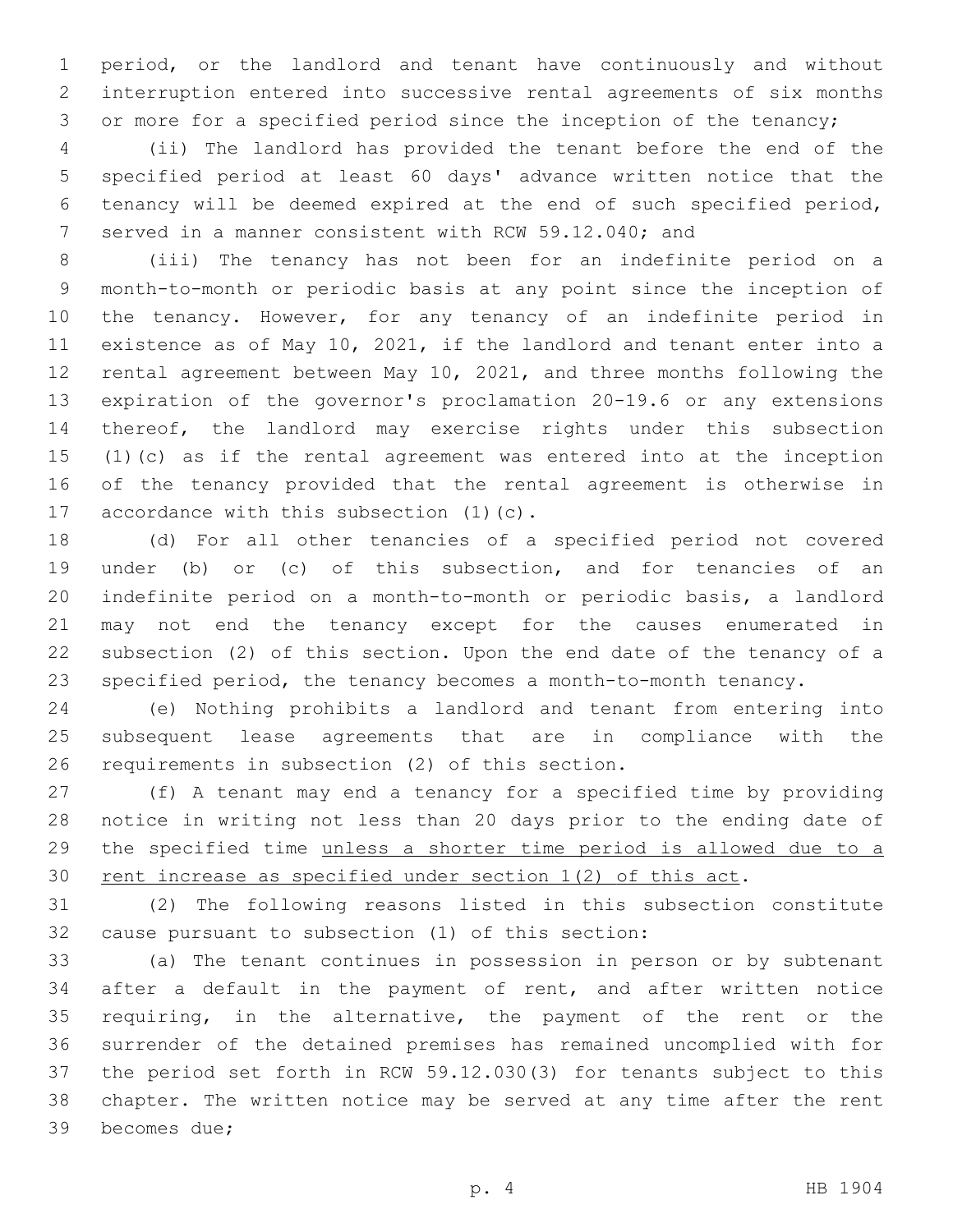(b) The tenant continues in possession after substantial breach of a material program requirement of subsidized housing, material term subscribed to by the tenant within the lease or rental agreement, or a tenant obligation imposed by law, other than one for monetary damages, and after the landlord has served written notice specifying the acts or omissions constituting the breach and requiring, in the alternative, that the breach be remedied or the rental agreement will end, and the breach has not been adequately remedied by the date specified in the notice, which date must be at 10 least 10 days after service of the notice;

 (c) The tenant continues in possession after having received at least three days' advance written notice to quit after he or she commits or permits waste or nuisance upon the premises, unlawful activity that affects the use and enjoyment of the premises, or other substantial or repeated and unreasonable interference with the use and enjoyment of the premises by the landlord or neighbors of the 17 tenant;

 (d) The tenant continues in possession after the landlord of a dwelling unit in good faith seeks possession so that the owner or his or her immediate family may occupy the unit as that person's principal residence and no substantially equivalent unit is vacant and available to house the owner or his or her immediate family in the same building, and the owner has provided at least 90 days' advance written notice of the date the tenant's possession is to end. There is a rebuttable presumption that the owner did not act in good faith if the owner or immediate family fails to occupy the unit as a principal residence for at least 60 consecutive days during the 90 days immediately after the tenant vacated the unit pursuant to a notice to vacate using this subsection (2)(d) as the cause for the 30 lease ending;

 (e) The tenant continues in possession after the owner elects to sell a single-family residence and the landlord has provided at least 90 days' advance written notice of the date the tenant's possession is to end. For the purposes of this subsection (2)(e), an owner "elects to sell" when the owner makes reasonable attempts to sell the dwelling within 30 days after the tenant has vacated, including, at a minimum, listing it for sale at a reasonable price with a realty agency or advertising it for sale at a reasonable price by listing it on the real estate multiple listing service. There shall be a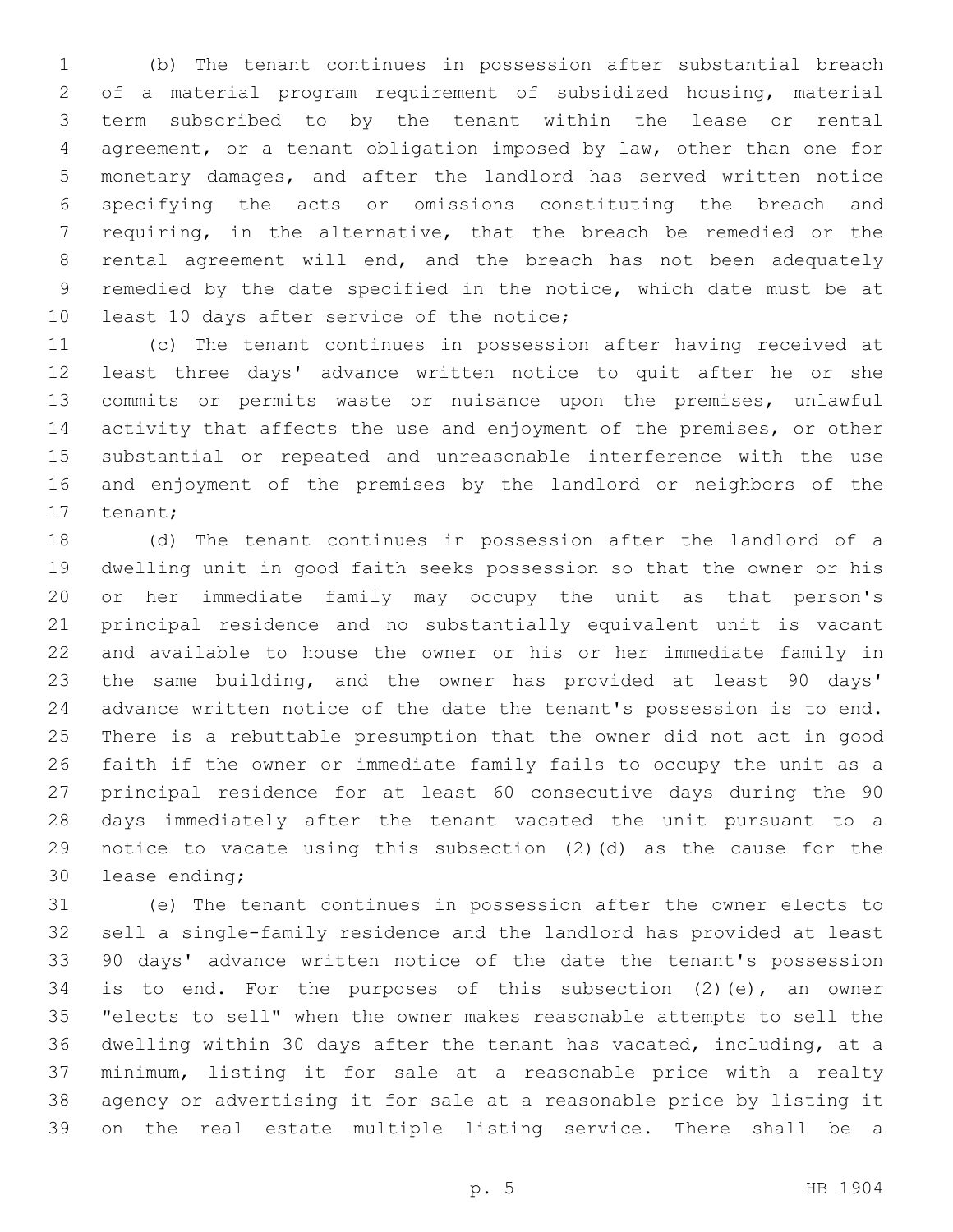rebuttable presumption that the owner did not intend to sell the unit if:2

 (i) Within 30 days after the tenant has vacated, the owner does not list the single-family dwelling unit for sale at a reasonable price with a realty agency or advertise it for sale at a reasonable price by listing it on the real estate multiple listing service; or

 (ii) Within 90 days after the date the tenant vacated or the date the property was listed for sale, whichever is later, the owner withdraws the rental unit from the market, the landlord rents the unit to someone other than the former tenant, or the landlord otherwise indicates that the owner does not intend to sell the unit;

 (f) The tenant continues in possession of the premises after the landlord serves the tenant with advance written notice pursuant to 14 RCW 59.18.200(2)(c);

 (g) The tenant continues in possession after the owner elects to withdraw the premises to pursue a conversion pursuant to RCW 17 64.34.440 or 64.90.655;

 (h) The tenant continues in possession, after the landlord has provided at least 30 days' advance written notice to vacate that: (i) The premises has been certified or condemned as uninhabitable by a 21 local agency charged with the authority to issue such an order; and (ii) continued habitation of the premises would subject the landlord to civil or criminal penalties. However, if the terms of the local agency's order do not allow the landlord to provide at least 30 days' advance written notice, the landlord must provide as much advance written notice as is possible and still comply with the order;

 (i) The tenant continues in possession after an owner or lessor, with whom the tenant shares the dwelling unit or access to a common kitchen or bathroom area, has served at least 20 days' advance written notice to vacate prior to the end of the rental term or, if a 31 periodic tenancy, the end of the rental period;

 (j) The tenant continues in possession of a dwelling unit in transitional housing after having received at least 30 days' advance written notice to vacate in advance of the expiration of the transitional housing program, the tenant has aged out of the transitional housing program, or the tenant has completed an educational or training or service program and is no longer eligible to participate in the transitional housing program. Nothing in this subsection (2)(j) prohibits the ending of a tenancy in transitional 40 housing for any of the other causes specified in this subsection;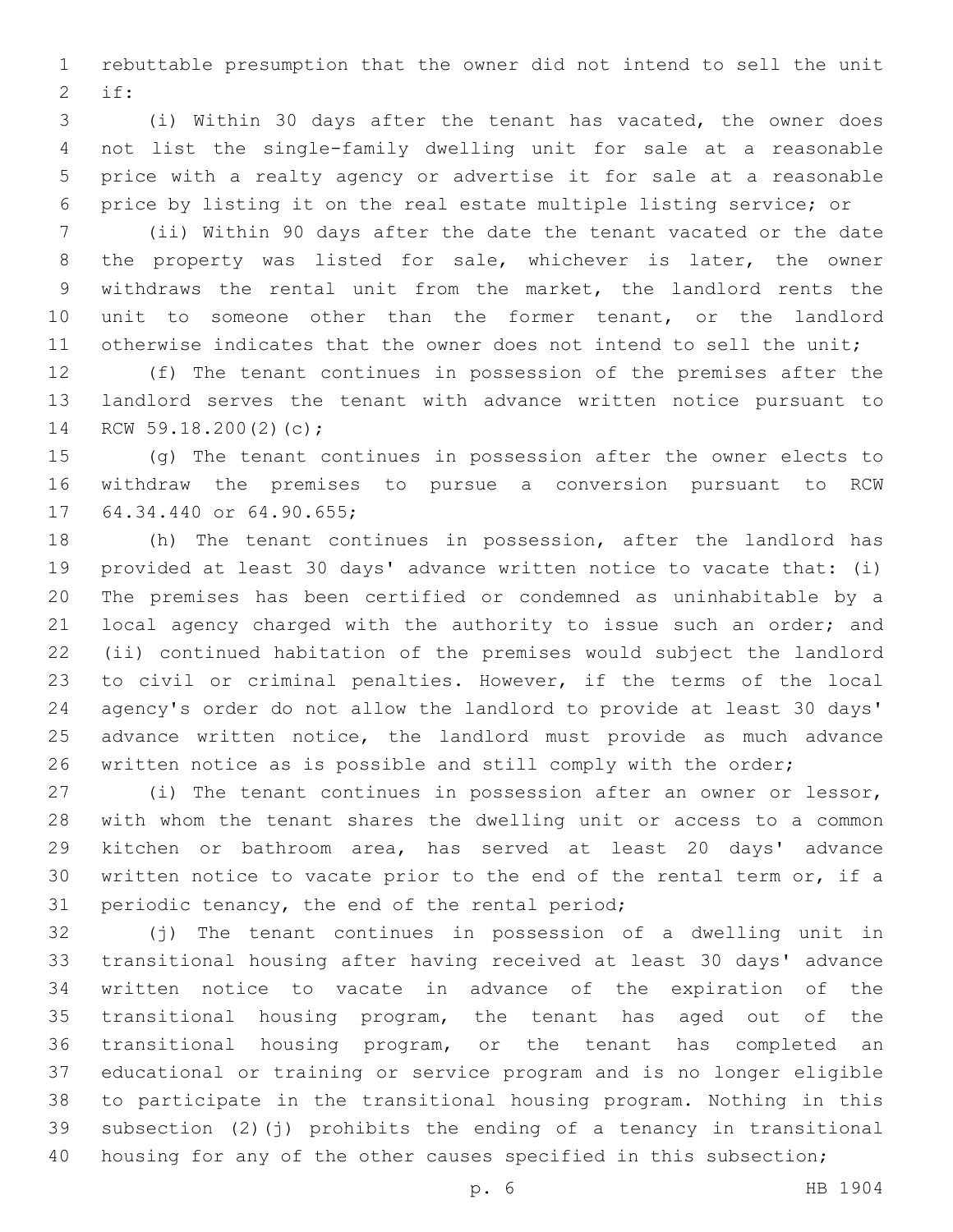(k) The tenant continues in possession of a dwelling unit after the expiration of a rental agreement without signing a proposed new rental agreement proffered by the landlord; provided, that the landlord proffered the proposed new rental agreement at least 30 days prior to the expiration of the current rental agreement and that any new terms and conditions of the proposed new rental agreement are reasonable. This subsection (2)(k) does not apply to tenants whose 8 tenancies are or have become periodic;

 (l) The tenant continues in possession after having received at least 30 days' advance written notice to vacate due to intentional, knowing, and material misrepresentations or omissions made on the tenant's application at the inception of the tenancy that, had these misrepresentations or omissions not been made, would have resulted in the landlord requesting additional information or taking an adverse 15 action:

 (m) The tenant continues in possession after having received at least 60 days' advance written notice to vacate for other good cause prior to the end of the period or rental agreement and such cause constitutes a legitimate economic or business reason not covered or related to a basis for ending the lease as enumerated under this subsection (2). When the landlord relies on this basis for ending the tenancy, the court may stay any writ of restitution for up to 60 additional days for good cause shown, including difficulty procuring alternative housing. The court must condition such a stay upon the tenant's continued payment of rent during the stay period. Upon granting such a stay, the court must award court costs and fees as 27 allowed under this chapter;

 (n)(i) The tenant continues in possession after having received at least 60 days' written notice to vacate prior to the end of the period or rental agreement and the tenant has committed four or more 31 of the following violations, other than ones for monetary damages, within the preceding 12-month period, the tenant has remedied or cured the violation, and the landlord has provided the tenant a written warning notice at the time of each violation: A substantial breach of a material program requirement of subsidized housing, a substantial breach of a material term subscribed to by the tenant within the lease or rental agreement, or a substantial breach of a 38 tenant obligation imposed by law;

- 39 (ii) Each written warning notice must:
- 40 (A) Specify the violation;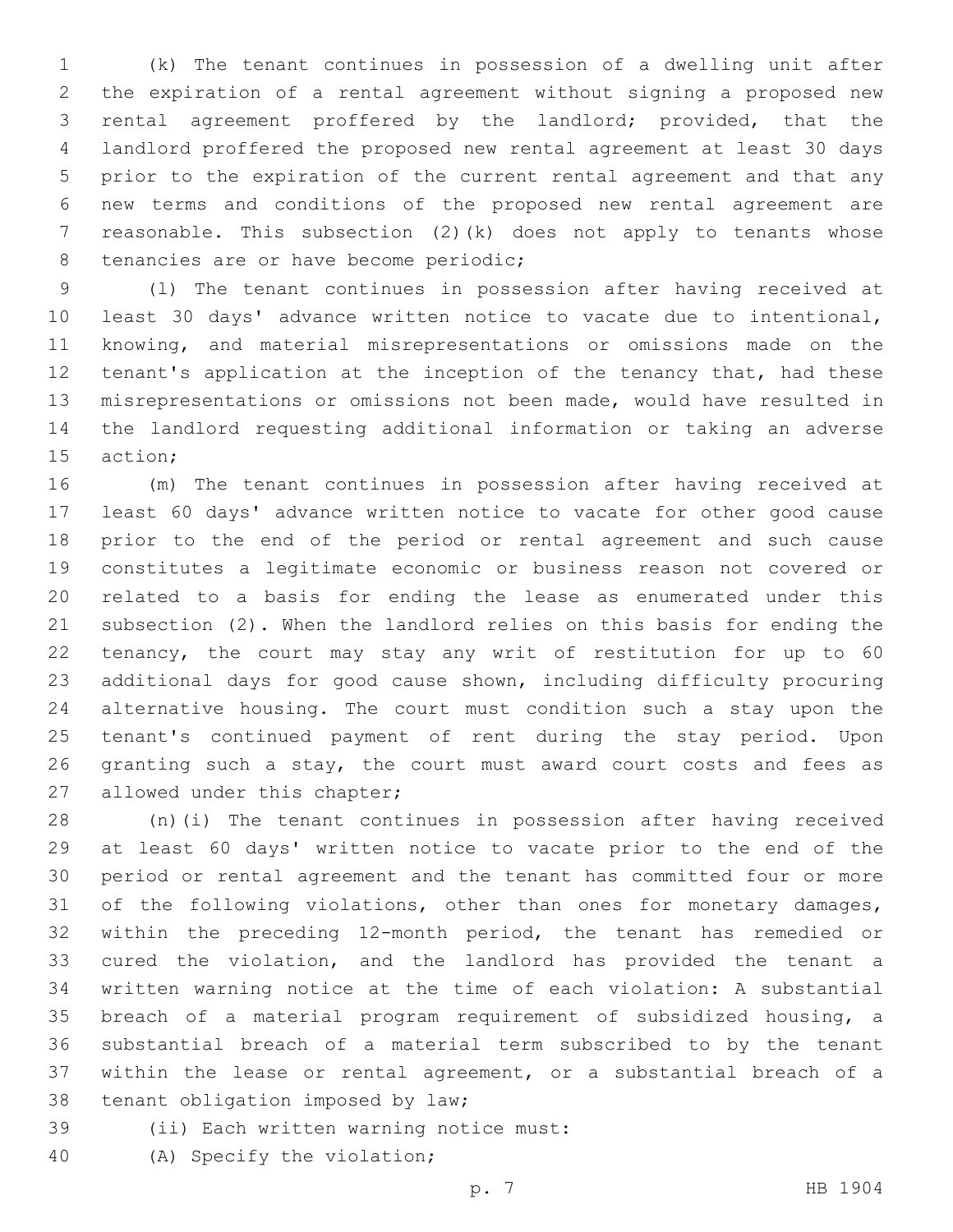(B) Provide the tenant an opportunity to cure the violation;

 (C) State that the landlord may choose to end the tenancy at the end of the rental term if there are four violations within a 12-month 4 period preceding the end of the term; and

 (D) State that correcting the fourth or subsequent violation is not a defense to the ending of the lease under this subsection;

7 (iii) The 60-day notice to vacate must:

 (A) State that the rental agreement will end upon the specified ending date for the rental term or upon a designated date not less 10 than 60 days after the delivery of the notice, whichever is later;

 (B) Specify the reason for ending the lease and supporting facts; 12 and

 (C) Be served to the tenant concurrent with or after the fourth 14 or subsequent written warning notice;

 (iv) The notice under this subsection must include all notices 16 supporting the basis of ending the lease;

 (v) Any notices asserted under this subsection must pertain to four or more separate incidents or occurrences; and

 (vi) This subsection (2)(n) does not absolve a landlord from demonstrating by admissible evidence that the four or more violations constituted breaches under (b) of this subsection at the time of the violation had the tenant not remedied or cured the violation;

 (o) The tenant continues in possession after having received at least 60 days' advance written notice to vacate prior to the end of the rental period or rental agreement if the tenant is required to register as a sex offender during the tenancy, or failed to disclose a requirement to register as a sex offender when required in the rental application or otherwise known to the property owner at the 29 beginning of the tenancy;

 (p) The tenant continues in possession after having received at least 20 days' advance written notice to vacate prior to the end of the rental period or rental agreement if the tenant has made unwanted sexual advances or other acts of sexual harassment directed at the property owner, property manager, property employee, or another tenant based on the person's race, gender, or other protected status in violation of any covenant or term in the lease.

 (3) When a tenant has permanently vacated due to voluntary or involuntary events, other than by the ending of the tenancy by the landlord, a landlord must serve a notice to any remaining occupants who had coresided with the tenant at least six months prior to and up

p. 8 HB 1904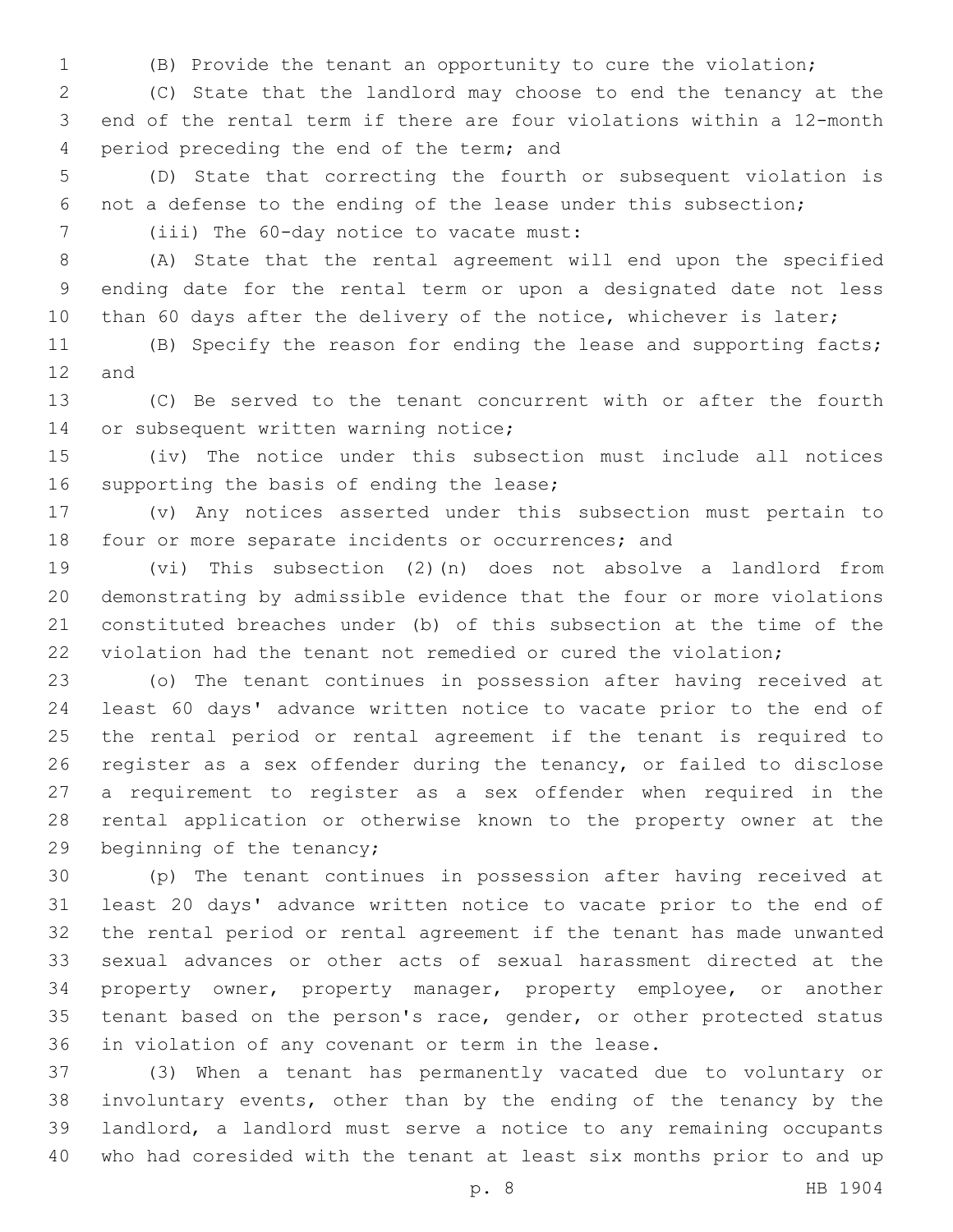to the time the tenant permanently vacated, requiring the occupants to either apply to become a party to the rental agreement or vacate within 30 days of service of such notice. In processing any application from a remaining occupant under this subsection, the landlord may require the occupant to meet the same screening, background, and financial criteria as would any other prospective tenant to continue the tenancy. If the occupant fails to apply within 30 days of receipt of the notice in this subsection, or the application is denied for failure to meet the criteria, the landlord may commence an unlawful detainer action under this chapter. If an occupant becomes a party to the tenancy pursuant to this subsection, a landlord may not end the tenancy except as provided under subsection (2) of this section. This subsection does not apply to 14 tenants residing in subsidized housing.

 (4) A landlord who removes a tenant or causes a tenant to be removed from a dwelling in any way in violation of this section is liable to the tenant for wrongful eviction, and the tenant prevailing in such an action is entitled to the greater of their economic and noneconomic damages or three times the monthly rent of the dwelling at issue, and reasonable attorneys' fees and court costs.

 (5) Nothing in subsection (2)(d), (e), or (f) of this section permits a landlord to end a tenancy for a specified period before the completion of the term unless the landlord and the tenant mutually consent, in writing, to ending the tenancy early and the tenant is 25 afforded at least 60 days to vacate.

 (6) All written notices required under subsection (2) of this 27 section must:

(a) Be served in a manner consistent with RCW 59.12.040; and

 (b) Identify the facts and circumstances known and available to the landlord at the time of the issuance of the notice that support the cause or causes with enough specificity so as to enable the tenant to respond and prepare a defense to any incidents alleged. The landlord may present additional facts and circumstances regarding the allegations within the notice if such evidence was unknown or unavailable at the time of the issuance of the notice.

 **Sec. 4.** RCW 59.18.170 and 2020 c 177 s 1 are each amended to 37 read as follows:

 (1) If at any time during the tenancy the tenant fails to carry out the duties required by RCW 59.18.130 or 59.18.140, the landlord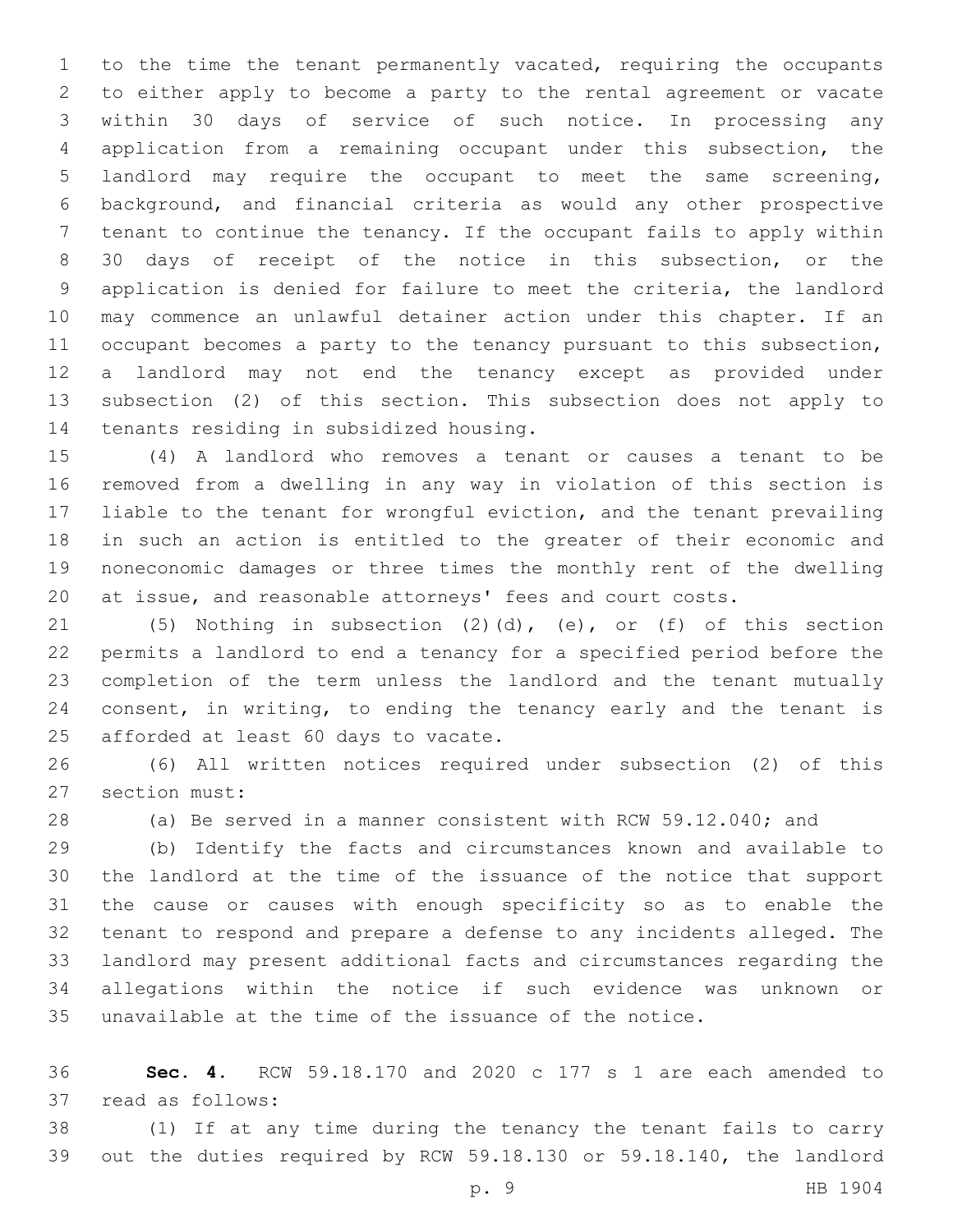may, in addition to pursuit of remedies otherwise provided by law, give written notice to the tenant of said failure, which notice shall 3 specify the nature of the failure.

 (2) The landlord may not charge a late fee for rent that is paid within five days following its due date. If rent is more than five days past due, the landlord may charge late fees commencing from the first day after the due date until paid. Late fees charged to a tenant for nonpayment of rent may not exceed one and one-half percent 9 of the tenant's monthly rent. Nothing in this subsection prohibits a landlord from serving a notice to pay or vacate at any time after the 11 rent becomes due.

 (3) When late fees may be assessed after rent becomes due, the tenant may propose that the date rent is due in the rental agreement be altered to a different due date of the month. The landlord shall agree to such a proposal if it is submitted in writing and the tenant can demonstrate that his or her primary source of income is a regular, monthly source of governmental assistance that is not received until after the date rent is due in the rental agreement. The proposed rent due date may not be more than five days after the date the rent is due in the rental agreement. Nothing in this subsection shall be construed to prevent a tenant from making a request for reasonable accommodation under federal, state, or local law.23

 **Sec. 5.** RCW 59.18.230 and 2021 c 212 s 5 and 2021 c 115 s 15 are 25 each reenacted and amended to read as follows:

 (1)(a) Any provision of a lease or other agreement, whether oral or written, whereby any section or subsection of this chapter is waived except as provided in RCW 59.18.360 and shall be deemed against public policy and shall be unenforceable. Such unenforceability shall not affect other provisions of the agreement 31 which can be given effect without them.

 (b) Any agreement, whether oral or written, between a landlord and tenant, or their representatives, and entered into pursuant to an unlawful detainer action under this chapter that requires the tenant to pay any amount in violation of RCW 59.18.283 or the statutory judgment amount limits under RCW 59.18.410 (1) or (2), or waives any rights of the tenant under RCW 59.18.410 or any other rights afforded under this chapter except as provided in RCW 59.18.360 is void and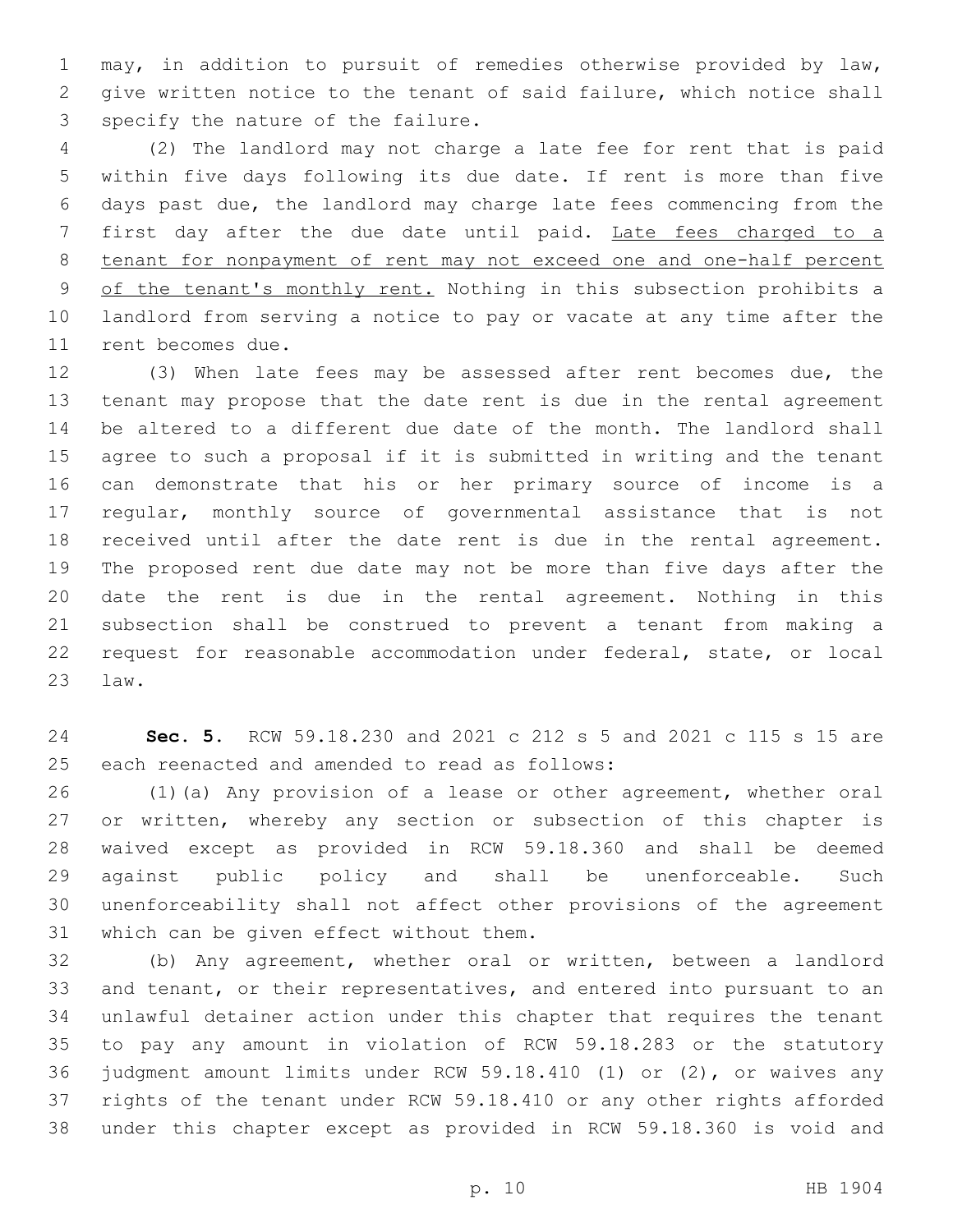unenforceable. A landlord may not threaten a tenant with eviction for failure to pay nonpossessory charges limited under RCW 59.18.283.

(2) No rental agreement may provide that the tenant:

 (a) Agrees to waive or to forgo rights or remedies under this 5 chapter; or

 (b) Authorizes any person to confess judgment on a claim arising 7 out of the rental agreement; or

 (c) Agrees to pay the landlord's attorneys' fees, except as 9 authorized in this chapter; or

 (d) Agrees to the exculpation or limitation of any liability of the landlord arising under law or to indemnify the landlord for that 12 liability or the costs connected therewith; or

 (e) And landlord have agreed to a particular arbitrator at the 14 time the rental agreement is entered into; or

 (f) Agrees to pay late fees in excess of one and one-half percent 16 of the tenant's monthly rent or for rent that is paid within five days following its due date. If rent is more than five days past due, the landlord may charge late fees commencing from the first day after the due date until paid. Nothing in this subsection prohibits a landlord from serving a notice to pay or vacate at any time after the 21 rent becomes due.

 (3) A provision prohibited by subsection (2) of this section included in a rental agreement is unenforceable. If a landlord knowingly uses a rental agreement containing provisions known by him or her to be prohibited, the tenant may recover actual damages sustained by him or her, statutory damages not to exceed two times 27 the monthly rent charged for the unit, costs of suit, and reasonable 28 attorneys' fees.

 (4) The common law right of the landlord of distress for rent is hereby abolished for property covered by this chapter. Any provision in a rental agreement creating a lien upon the personal property of the tenant or authorizing a distress for rent is null and void and of no force and effect. Any landlord who takes or detains the personal property of a tenant without the specific written consent of the tenant to such incident of taking or detention, and who, after written demand by the tenant for the return of his or her personal property, refuses to return the same promptly shall be liable to the tenant for the value of the property retained, actual damages, and if the refusal is intentional, may also be liable for damages of up to \$500 per day but not to exceed \$5,000, for each day or part of a day

p. 11 HB 1904